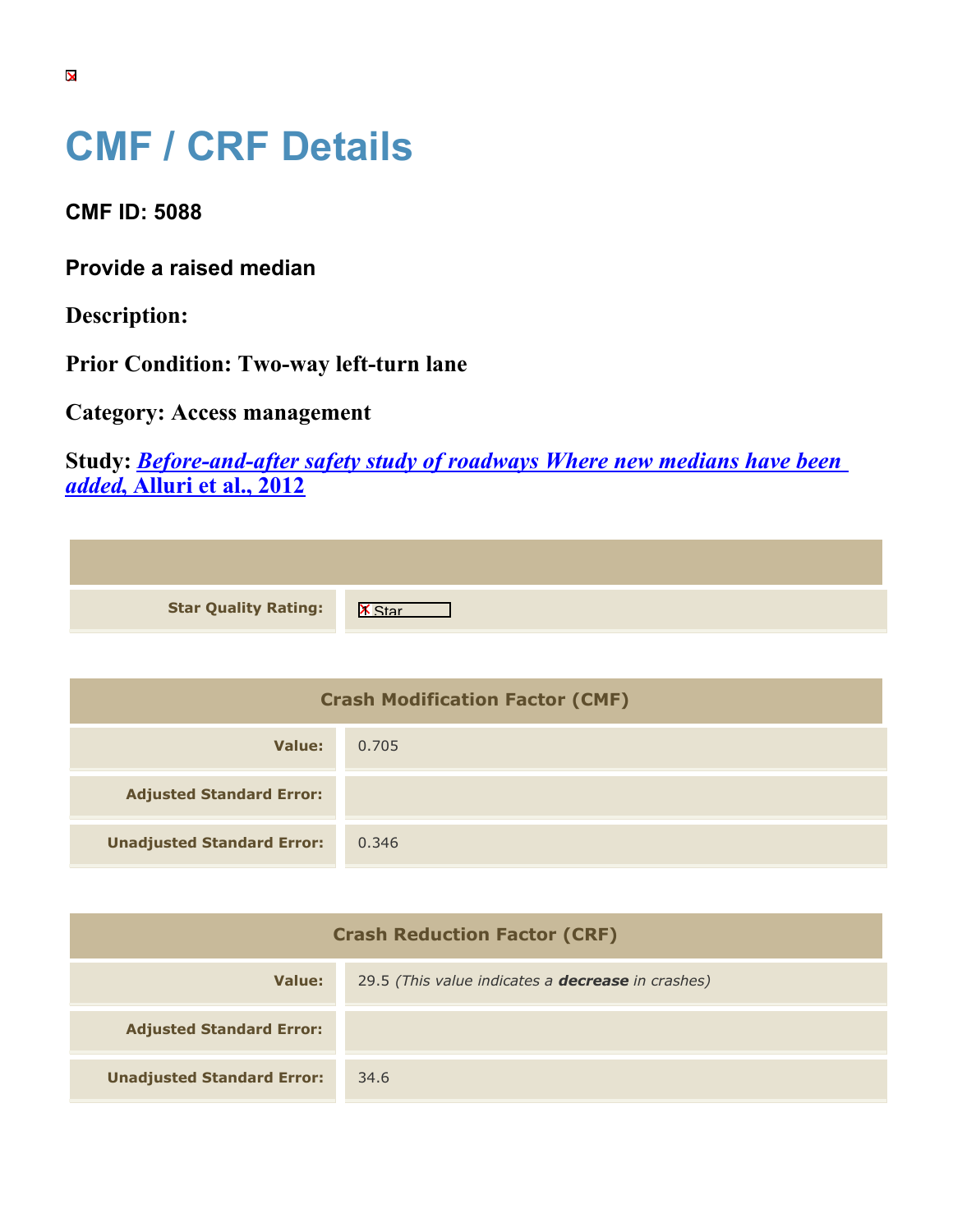| <b>Applicability</b>                    |                                                    |
|-----------------------------------------|----------------------------------------------------|
| <b>Crash Type:</b>                      | Vehicle/bicycle                                    |
| <b>Crash Severity:</b>                  | All                                                |
| <b>Roadway Types:</b>                   | Principal Arterial Other                           |
| <b>Number of Lanes:</b>                 | $\overline{4}$                                     |
| <b>Road Division Type:</b>              | Divided by TWLTL                                   |
| <b>Speed Limit:</b>                     |                                                    |
| <b>Area Type:</b>                       | Urban and suburban                                 |
| <b>Traffic Volume:</b>                  | 18340 to 50925 Annual Average Daily Traffic (AADT) |
| <b>Time of Day:</b>                     | All                                                |
| If countermeasure is intersection-based |                                                    |
| <b>Intersection Type:</b>               |                                                    |
| <b>Intersection Geometry:</b>           |                                                    |

**Traffic Control: Major Road Traffic Volume:**

**Minor Road Traffic Volume:**

| <b>Development Details</b>       |                |
|----------------------------------|----------------|
| <b>Date Range of Data Used:</b>  | 2003 to 2010   |
| <b>Municipality:</b>             |                |
| State:                           | FL.            |
| <b>Country:</b>                  | <b>USA</b>     |
| <b>Type of Methodology Used:</b> | $\overline{3}$ |